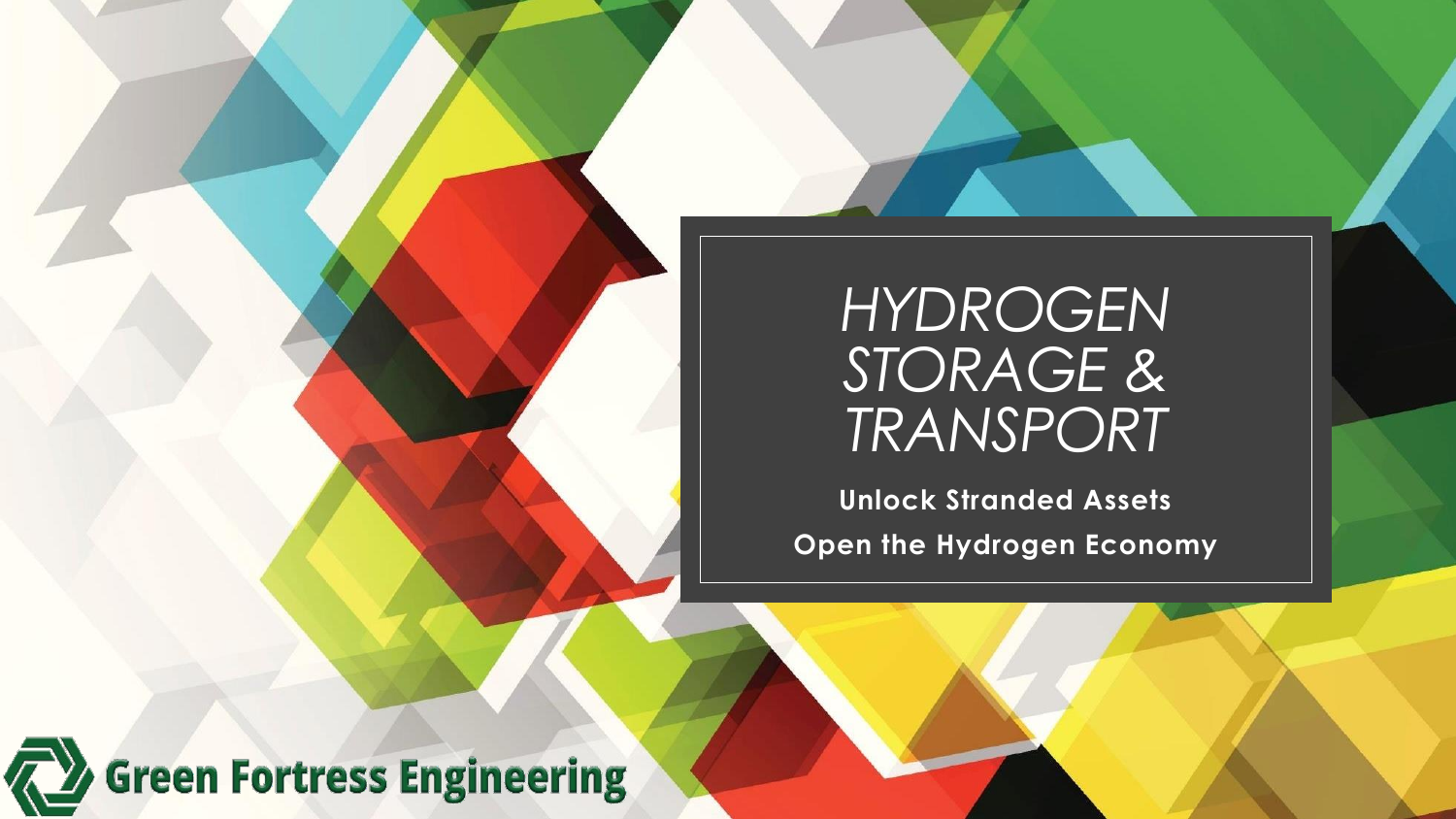

**Covered by 4 US Patents**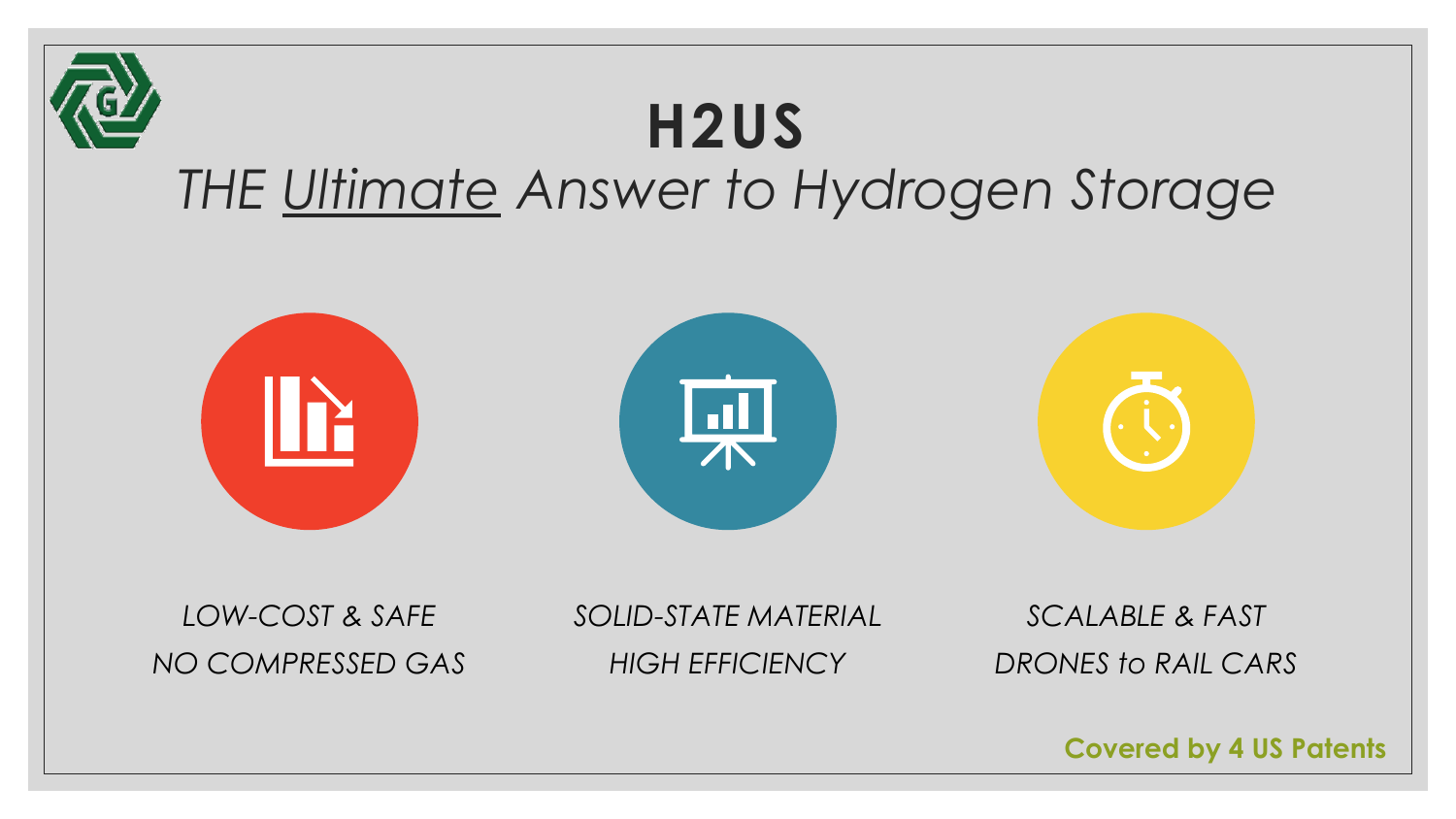

# **TIMELINE and BUDGET**

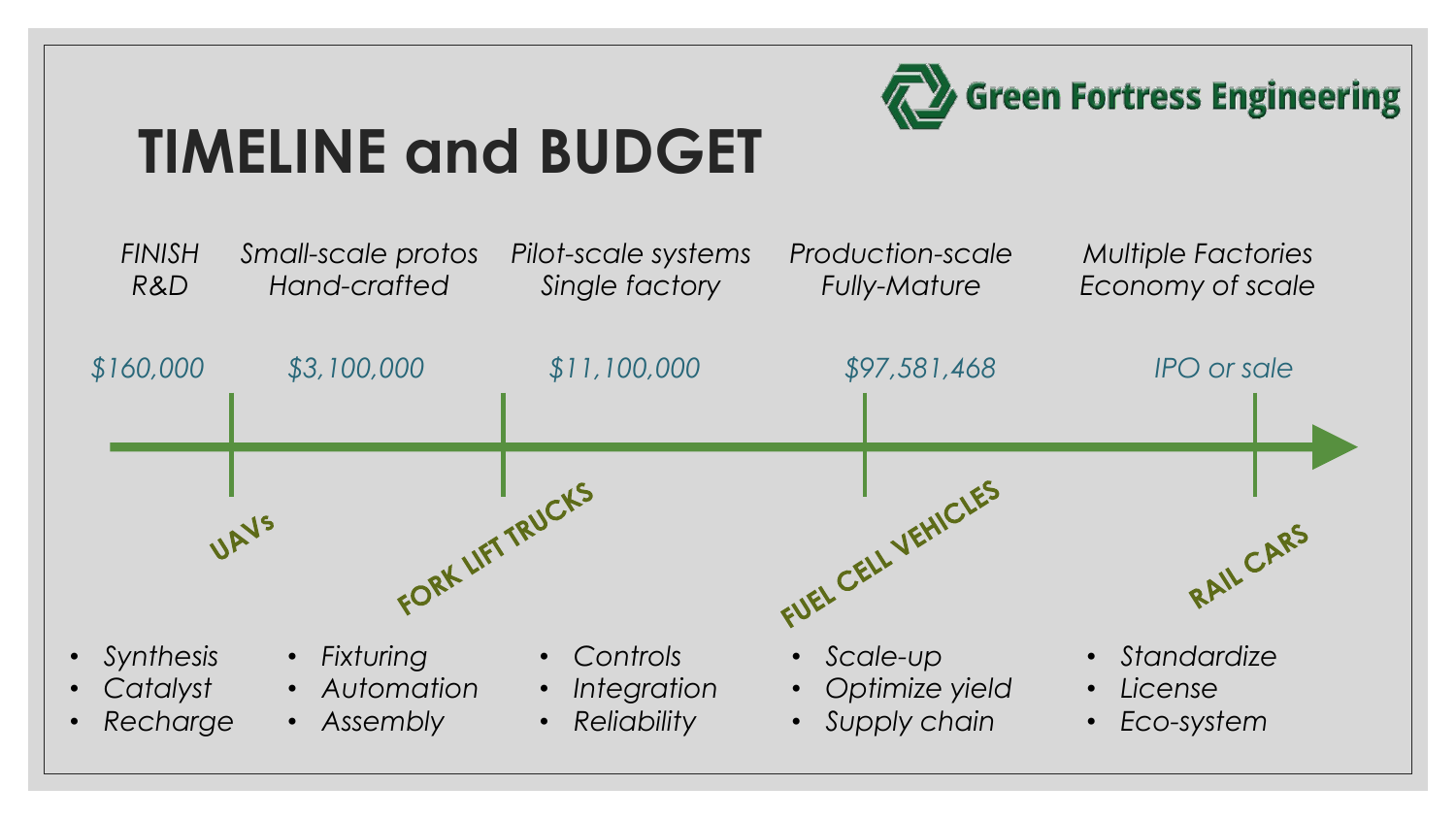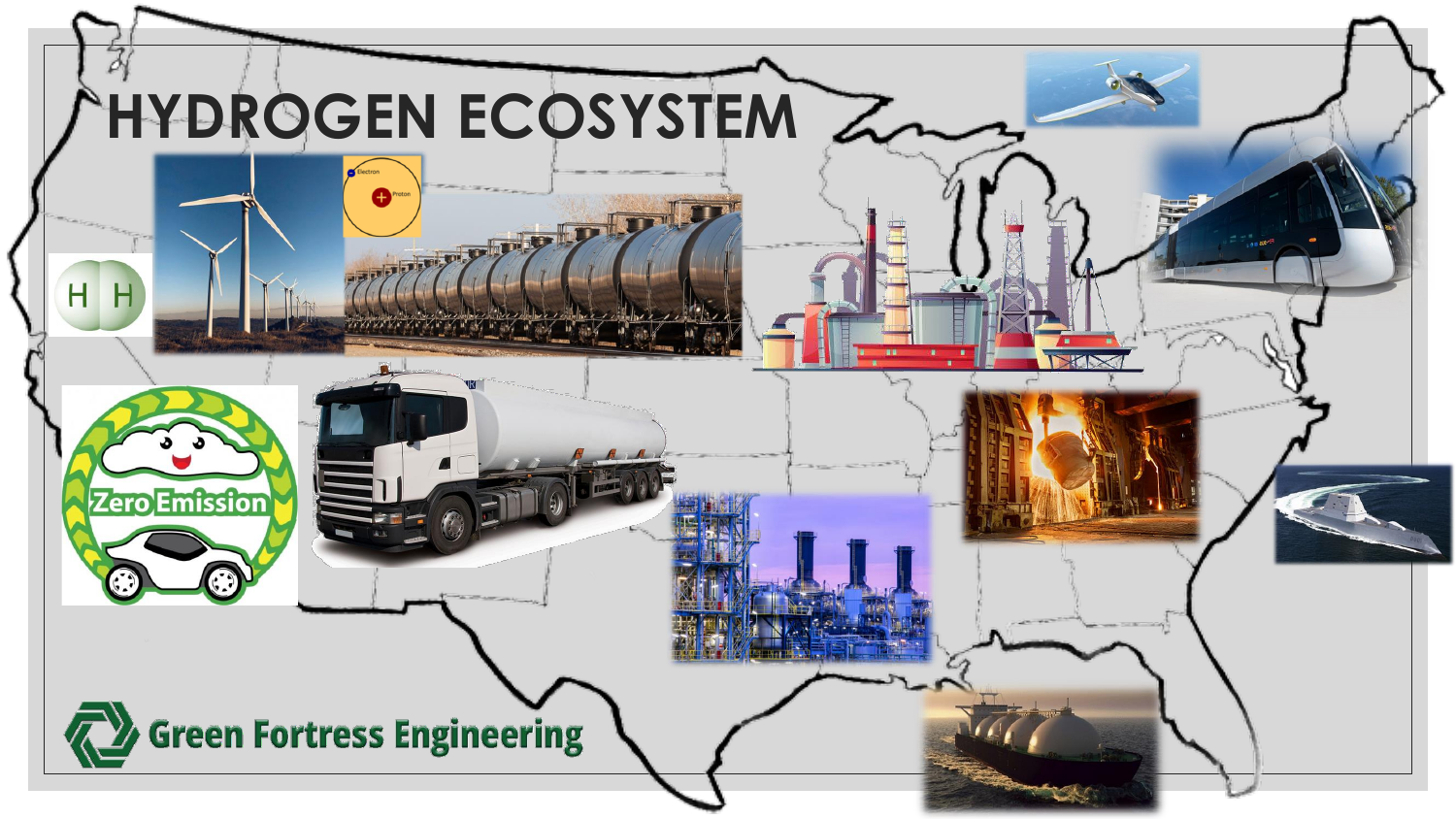## *FAQs*

- *What do the patents protect? Four patents cover the following: (1) tank design; (2) particle formation and etch; (3) catalyst action; and (4) system design. Eleven additional IP topics pending.*
- *Need a different name. "Sponge" confuses people. H2US is the official product name, short for Hydrogen (H<sup>2</sup> ) Ultra-Storage. A "sponge" is an analogy where porous material holds water, released by squeezing, while hydrogen is stored in porous silicon and release using heat. Maybe the "Hydrogen Solidifier".*
- *How does the product help in transport and storage? H2US has three advantages: (1) low energy overhead (high efficiency); (2) low cost, safe, and recyclable; and (3) fits in any shape. Neither cryo-liquid or high-pressure gas has any of these. H2US is double the storage of metal hydrides and does not suffer exothermicity.*
- *Does converting large quantities of H<sup>2</sup> into product have advantages over other conversion systems? Hydrogen is an energy carrier, so you MUST have storage and transport which has low parasitic energy. Else, it will be uneconomical versus alternatives.*
- *How costly are projections for conversion? Expensive materials? Cost of* **\$7.72/kWh** *is extremely low - 30% better than the DOE goal.*

◦ *Product can be transported by rail, truck and air in greater quantities due to density. Yes, exactly. There exist lab materials with higher storage density, but they are exotic, and ill-suited for volume production and rugged operation.* 

Green Fortress Engineering

- *Explain the bicycle pump comparison? The H2US re-charges at the pressure of a bike tire pump – it can even be manually operated. Compare to DOE composite tanks, which require huge, noisy, power-hungry compressors costing \$2M+ per re-charge station.*
- *Amplify the value of the product for the hydrogen production plants such as cost, efficiency, speed of delivery, competition. H2US is best-in-class among ALL competing hydrogen storage.*
- *What is the investment required for controlling interest? Rseed is \$160k, Round A is \$3.1M. Round B is \$11.1M. Round C at \$97.4M.*
- *What does that investment cover? Product development, lab, talent, labor, testing? Each tranche of investment advances technology readiness and retires risk. No show-stoppers found. However, this is still high-risk tech, suited to savvy investors who do not shirk on due diligence.*
- *How long to bring the product to market? Time to market is under two years when funding is not the gating pace.*